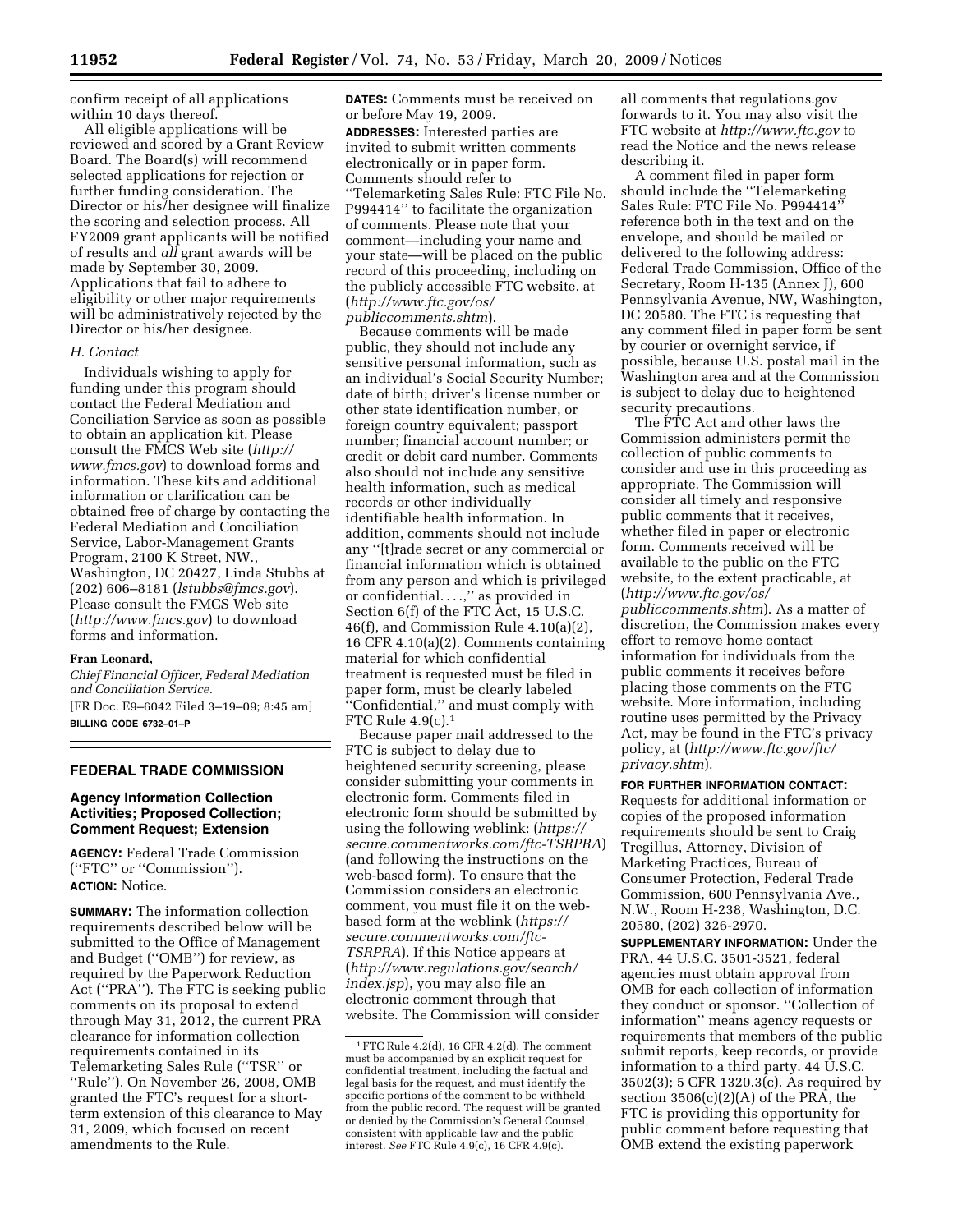clearance for the regulations noted herein.

The FTC invites comments on: (1) whether the proposed collection of information is necessary for the proper performance of the functions of the agency, including whether the information will have practical utility; (2) the accuracy of the agency's estimate of the burden of the proposed collection of information, including the validity of the methodology and assumptions used; (3) ways to enhance the quality, utility, and clarity of the information to be collected; and (4) ways to minimize the burden of the collection of information on those who are to respond, including through the use of appropriate automated, electronic, mechanical, or other technological collection techniques or other forms of information technology, *e.g.*, permitting electronic submission of responses. All comments should be filed as prescribed in the **ADDRESSES** section above, and must be received on or before May 19, 2009.

The TSR, 16 CFR 310, implements the Telemarketing and Consumer Fraud and Abuse Prevention Act, 15 U.S.C. 6101- 6108 (''Telemarketing Act''), as amended by the Uniting and Strengthening America by Providing Appropriate Tools Required to Intercept and Obstruct Terroism Act (''USA PATRIOT Act''), Pub. L. 107056 (Oct. 25, 2001). The Act seeks to prevent deceptive or abusive telemarketing practices in telemarketing, which, pursuant to the USA PATRIOT Act, includes calls made to solicit charitable contributions by third-party telemarketers. The Telemarketing Act mandated certain disclosures by telemarketers, and directed the Commission to include recordkeeping requirements in promulgating a rule to prohibit such practices. As required by the Telemarketing Act, the TSR mandates certain disclosures regarding telephone sales and requires telemarketers to retain certain records regarding advertising, sales, and employees. The required disclosures provide consumers with information necessary to make informed purchasing decisions. The required records are to be made available for inspection by the Commission and other law enforcement personnel to determine compliance with the Rule. Required records may also yield information helpful to measuring and redressing consumer injury stemming from Rule violations.

In 2003, the Commission amended the TSR to include certain new disclosure requirements and to expand the Rule in other ways. *See* 68 FR 4580 (Jan. 29, 2003). Specifically, the Rule was

amended to cover upsells2 (not only in outbound calls, but also in inbound calls) and additional transactions were included under the Rule's purview. For example, the Rule was extended to the solicitation by telephone of charitable donations by third-party telemarketers in response to the mandate of the USA PATRIOT Act. Finally, the amendments established the National Do Not Call Registry (''Registry''), permitting consumers to register, via either a tollfree telephone number or the Internet, their preference not to receive certain telemarketing calls.3 Accordingly, under the TSR, most sellers and telemarketers are required to refrain from calling consumers who have placed their numbers on the Registry.4 Moreover, sellers and telemarketers must periodically access the Registry to remove from their telemarketing lists the telephone numbers of those consumers who have registered.5

In 2008, the Commission promulgated amendments to the TSR regarding prerecorded calls, 16 CFR 310.4(b)(1)(v), and call abandonment rate calculations, 16 CFR 310.4(b)(4)(i).6 The amendment regarding prerecorded calls added certain information collection requirements.7 Specifically, the

<sup>2</sup>An "upsell" is the solicitation in a single telephone call of the purchase of goods or services after an initial transaction occurs. The solicitation may be made by or on behalf of a seller different from the seller in the initial transaction, regardless of whether the initial transaction and the subsequent solicitation are made by the same telemarketer (''external upsell''). Or, it may be made by or on behalf of the same seller as in the initial transaction, regardless of whether the initial transaction and subsequent solicitation are made by the same telemarketer (''internal upsell'').

3 68 FR 4580 (Jan. 29, 2003). The Registry applies to any plan, program, or campaign to sell goods or services through interstate phone calls. This includes telemarketers who solicit consumers, often on behalf of third party sellers. It also includes sellers who provide, offer to provide, or arrange to provide goods or services to consumers in exchange for payment. It does not limit calls by political organizations, charities, or telephone surveyors.

4 16 CFR § 310.4(b)(1)(iii)(B).

5 16 CFR § 310.4(b)(3)(iv). Effective January 1, 2005, the TSR was amended to require telemarketers to access the Registry at least once every 31 days. *See* 69 Fed. Reg. 16368 (Mar. 29, 2004).

6*See* 73 FR 51164 (Aug. 29, 2008).

7By contrast, the revised standard for measuring the call abandonment rate does not impose any new or affect any existing reporting, recordkeeping or third-party disclosure requirements within the meaning of the PRA. That amendment relaxes the prior requirement that the abandonment rate be calculated on a ''per day per campaign'' basis by permitting, but not requiring, its calculation over a 30-day period, as industry requested. Sellers and telemarketers already had established automated recordkeeping systems to document their compliance with the prior standard. The amendment likely reduces their overall compliance burden. The prior ''per day'' requirement effectively forced telemarketers to turn off their predictive dialers on the many occasions when spikes in call

amendment expressly authorized sellers and telemarketers to place outbound prerecorded telemarketing calls to consumers if: (1) the seller has obtained written agreements from those consumers to receive prerecorded telemarketing calls after a clear and conspicuous disclosure of the purpose of the agreement; and (2) the call discloses and provides an automated telephone keypress or voice-activated opt-out mechanism at the outset of the call.8 Although the opt-out mechanism requirement took effect on December 1, 2008, the Commission deferred the compliance date for the written agreement requirement until September 1, 2009, one year from its promulgation, to afford time for an orderly phase-in.9 Thus affected entities may still be taking steps toward compliance. Accordingly, with implementation of the opt-out mechanism presumably now satisfied by affected entities, the relevant focus going forward in estimating PRA burden centers on: (1) the establishment of recordkeeping and disclosure systems for the express agreement requirement of the prerecorded call amendment; and (2) the remaining provisions of the TSR that impose recordkeeping and disclosure obligations.

#### **Burden Statement:**

### **Estimated Annual Hours Burden: 1,655,455 hours**

The estimated burden for recordkeeping is 22,772 hours for all industry members affected by the Rule. The estimated burden for the disclosures that the Rule requires for both the live telemarketing call provisions of the TSR and the prerecorded call amendments is 1,632,683 hours (rounded to the nearest thousand) for all affected industry members. Thus, the total PRA burden is 1,655,455 hours. These estimates are explained below.

*Number of Respondents:* As a preliminary matter, only telemarketers and sellers, not telefunders (third-party telemarketers soliciting contributions on behalf of charities), are subject to the

8The prerecorded call amendment provides the first ever explicit authorization in the TSR for sellers and telemarketers to place prerecorded telemarketing calls to consumers. The pre-amended call abandonment prohibition of the TSR implicitly barred such calls by requiring that all telemarketing calls be connected to a sales representative, rather than a recording, within two seconds of the completed greeting of the person who answers. The amendment applies not only to prerecorded calls that are answered by a consumer, but also to prerecorded messages left on consumers' answering machines or voicemail services. 9*See* 73 FR 51164, 51166.

abandonment rates occur late in the day, thereby preventing realization of the cost savings that predictive dialers provide.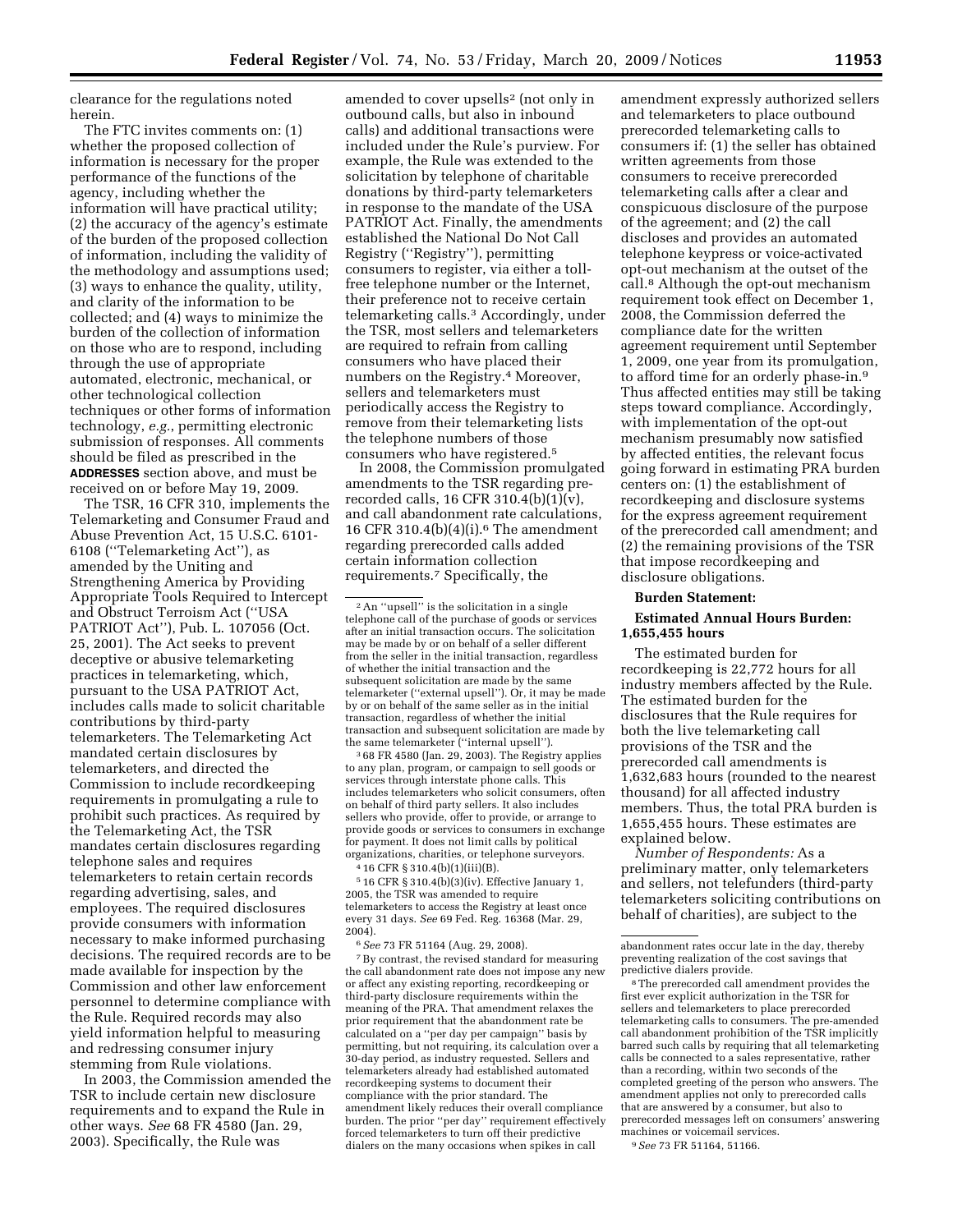Registry provisions of the Rule, and only sellers, not telemarketers or telefunders, are subject to the new express agreement obligations attributable to the prerecorded call amendments.10 The Registry data does not separately account for telefunders; they are a subset of the overall number of telemarketing entities known to access the Registry for any given year. Thus, past FTC estimates that separately accounted for telefunders over-counted them.11 The following estimates have been adjusted accordingly.

In calendar year 2008, 50,245 telemarketing entities accessed the Registry. Of these entities, 1,158 were ''exempt'' entities obtaining access to data.12 By definition, none of the exempt entities are subject to the TSR. In addition, 38,815 sellers and 10,272 telemarketers accessed the Registry. Of those, however, 25,574 sellers and 7,178 telemarketing entities with independent access to the Registry obtained data for just one state. Staff assumes that these entities are operating solely intrastate, and thus would not be subject to the TSR.13 Applying this Registry data, staff estimates that 14,335 telemarketing entities (50,245 - 1,158 - 34,752) are currently subject to the TSR, of which 11,241 (38,815 - 27,574) are sellers and 3,094 (10,272 - 7,178) are telemarketers.14

Absent information to the contrary, staff retains its prior estimate that 25 new-entrant telefunders per year would need to set up recordkeeping systems that comply with the TSR.

11For the sake of simplicity and to err conservatively, FTC staff's burden estimates for provisions less likely to be applicable to telefunders (*e.g.*, prize promotion disclosure obligations for outbound live calls, under 16 CFR 310.4(d)), will not be reduced by a separate estimate for the subset of telemarketers that are telefunders. Conversely, estimates of the number of new-entrant telemarketers will incorporate new-entrant telefunders.

12An exempt entity is one that, although not subject to the TSR, chooses to voluntarily scrub its calling lists against the data in the Registry.

<sup>13</sup> These entities would nonetheless likely be subject to the Federal Communications Commission's (''FCC'') Telephone Consumer Protection Act regulations ("FCC regulations") including the requirement that entities engaged in intrastate telephone solicitations access the Registry.

14Staff assumes, for purposes of these calculations, that those telemarketers that make prerecorded calls download telephone numbers listed on the Registry, rather than conduct online searches, as the latter may consume considerably more time. Other telemarketers not placing the high-volume of automated prerecorded calls may elect to search online, rather than to download.

# *Recordkeeping Hours:*

A. Live Telemarketing Call Provisions of the TSR

Staff estimates that the above-noted 14,335 telemarketing entities subject to the Rule each require approximately 1 hour per year to file and store records required by the TSR for an annual total of 14,335 burden hours. The Commission staff also estimates that 75 new entrants per year would need to spend 100 hours each developing a recordkeeping system that complies with the TSR for an annual total of 7,500 burden hours. These figures, based on prior estimates, are consistent with staff's current knowledge of the industry. Thus, the total estimated annual recordkeeping burden for new and existing telemarketing entities, including the effects of the prerecorded call amendment, is 21,835 hours.

#### B. Prerecorded Call Amendment

As noted above, after September 1, 2009, no prerecorded call may be placed by or on behalf of a seller unless the seller has obtained a written agreement from the person called to receive such calls. Thus, the recordkeeping obligations of the prerecorded call amendment fall on sellers rather than telemarketers.15

In view of its phase-in and the prerecorded call amendment's clarification allowing written agreements to be created and maintained electronically pursuant to the Electronic Signatures In Global and National Commerce Act (commonly, ''E-SIGN''), any initial burden caused by the transition from the previously required records of an established business relationship to the newly required records of a written agreement should not be material. Once the necessary systems and procedures are in place, any ongoing incremental burden to create and retain electronic records of agreements by new customers to receive prerecorded calls should be minimal.16 Accordingly, staff estimates that existing sellers subject to the prerecorded call amendment will require approximately 1 hour to prepare and maintain records required by the amendment, and an

estimated 75 new entrant-telemarketers (including telefunders) per year would require the same. This reflects a onetime modification of existing customer databases to include an additional field to record consumer agreements.

Most of the 11,241 existing sellers, however, in anticipation of the September 1, 2009 compliance deadline, presumably will have set up already the necessary systems and procedures by or before the May 31, 2009 expiration of the PRA clearance for the TSR. At that point, sellers will have had 9 months' advance notice, with just 3 months remaining between the expiring clearance and the compliance deadline. Allowing for this apportionment, 2,810 remaining existing sellers (*i.e.*, 3/12 of the 11,241 existing sellers) would still be setting up compliant systems between May 31,2009 and the September 1, 2009 compliance deadline, with no further set-up burden thereafter.17 Thus, annualized for an ''average'' year over the prospective 3 year PRA clearance (May 31, 2009 - May 31, 2012), this amounts to 937 hours per year.

#### *Disclosure Hours*

A. Live Telemarketing Call Provisions of the TSR

Staff believes that in the ordinary course of business a substantial majority of sellers and telemarketers make the disclosures the Rule requires because to do so constitutes good business practice. To the extent this is so, the time and financial resources needed to comply with disclosure requirements do not constitute ''burden.'' 16 CFR 1320.3(b)(2). Moreover, many state laws require the same or similar disclosures as the Rule mandates. Thus, the disclosure hours burden attributable solely to the Rule is far less than the total number of hours associated with the disclosures overall. As when the FTC last sought 3-year OMB clearance for this Rule, staff estimates that most of the disclosures the Rule requires would be made in at least 75 percent of telemarketing calls even absent the Rule. Accordingly, staff has continued to estimate that the hours burden for most of the Rule's disclosure requirements is 25 percent of the total hours associated with disclosures of the type the TSR requires.

Based on previous assumptions, staff estimates that of the 14,335

<sup>10</sup>Telemarketers and telefunders must comply, however, with the abandoned call provisions of the TSR, and the opt out provisions of the 2008 amendments.

<sup>15</sup>Although telemarketers that place prerecorded telemarketing calls on behalf of sellers must capture and transmit to the seller any requests they receive to place a consumer's telephone number on the seller's entity-specific do-not-call list, this *de minimis* obligation extends both to live and prerecorded telemarketing calls, and is subsumed within the PRA estimates shown above.

<sup>16</sup> If it is not feasible to obtain a written agreement at the point of sale after the written agreement requirement takes effect, sellers could, for example, obtain a customer's email address and request an agreement via email to receive prerecorded calls.

<sup>&</sup>lt;sup>17</sup> Staff has already attributed 100 hours for each new-entrant seller to develop a recordkeeping system compliant with the TSR, which would also factor in the time to create and retain electronic records of agreements by customers to receive prerecorded calls.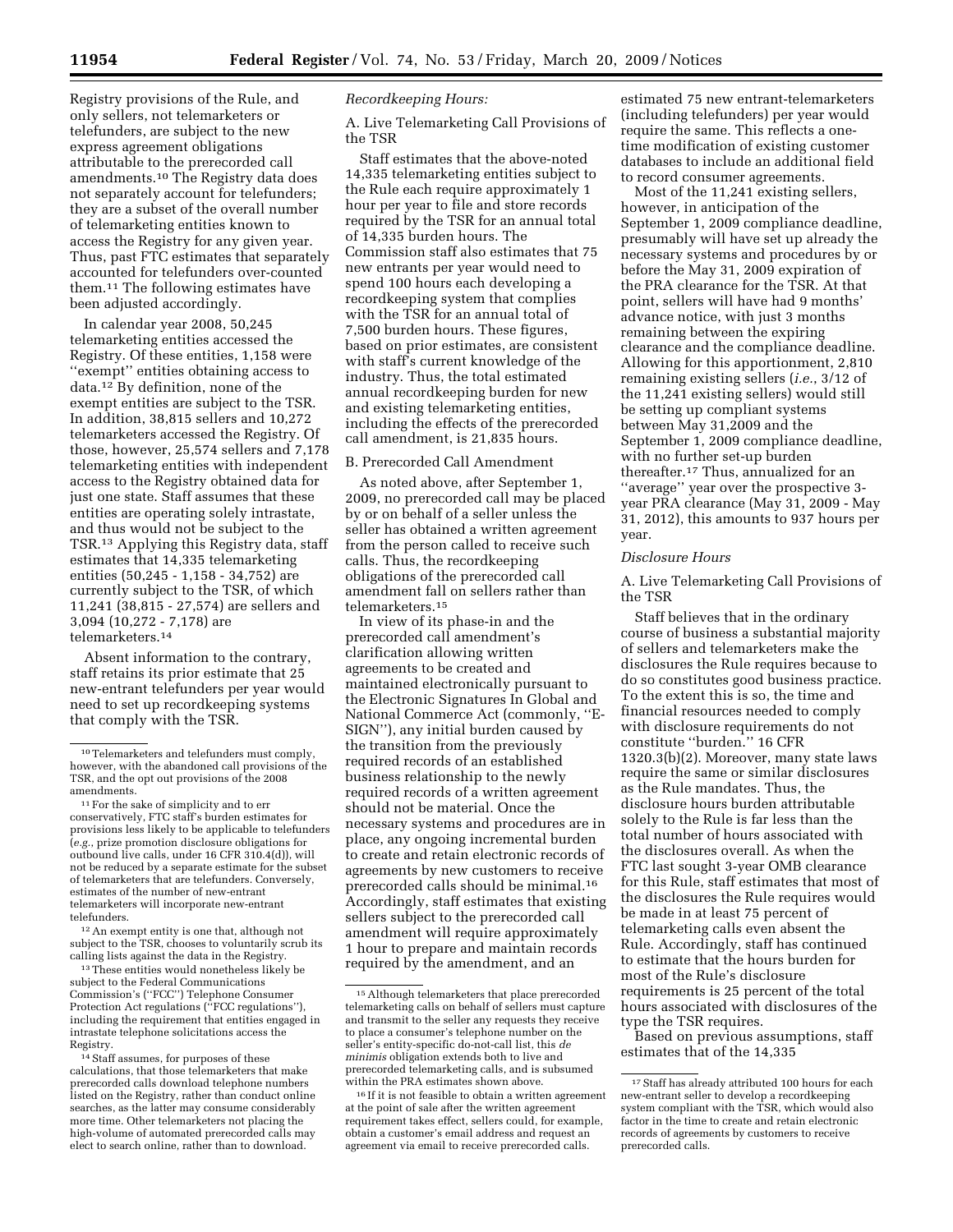telemarketing entities noted above, 7,342 conduct inbound telemarketing.18 Inbound calls from consumers in response to direct mail solicitations that make certain required disclosures are exempt from the TSR.19 Although such calls are exempt from the Rule, the Commission believes it is likely that industry members who choose to make the requisite disclosures in direct mail solicitation may do so in an effort to qualify for the exemption. Thus, Commission staff believes it is appropriate to include in the relevant burden hour calculation both the burden for compliance with the Rule's oral disclosures and the burden incurred by entities who make written disclosures in order to qualify for the inbound direct mail exemption. Accordingly, staff estimates that, of the 7,342 entities that conduct inbound telemarketing, approximately one-third (2,447) will choose to incorporate disclosures in their direct mail solicitations that exempt them from complying with the Rule.

Staff necessarily has made additional assumptions in estimating burden. From the total volume of outbound and inbound calls, staff first calculated disclosure burden for initial transactions that resulted in sales, derived from external data and/or estimates drawn from a range of calendar years (2001-2008). Staff recognizes that disclosure burdens may still be incurred regardless of whether or not a call results in a sale. Conversely, a substantial percentage of outbound calls result in consumers hanging up before the seller or telemarketer makes the required disclosure(s). However, because the requirements in § 310.3(a)(1) for certain disclosures before a consumer pays for a telemarketing purchase apply only to sales, early call cessation (*i.e.*, consumers hanging up pre-disclosure or before full disclosure) is excluded from staff's burden estimates for § 310.3(a)(1).

For transactions in which a sale is not a precursor to a required disclosure, *i.e.*, the upfront disclosures required in all outbound telemarketing calls and outbound or inbound ''upsell'' calls by § 310.4(d) , staff has calculated burden for initial transactions based on estimates of the total volumes of outbound and inbound calls, discounted for anticipated early hang-ups. For transactions in which a sale is a precursor to required disclosure, *i.e.*, § 310.3(a)(1), the calculation is based on the volume of direct sales.

Based on the most recently available applicable industry data and further FTC extrapolations, staff estimates that 2.9 billion outbound calls are subject to FTC jurisdiction and attributable to direct orders, that 570 million of these calls result in direct sales,20 and that there are 2.8 billion inbound calls. Staff retains its longstanding estimate that, in a telemarketing call involving the sale of goods or services, it takes 7 seconds21 for telemarketers to disclose the required outbound call information orally plus 3 additional seconds<sup>22</sup> to disclose the information required in the case of an upsell. Staff also retains its longstanding estimates that at least 60 percent of sales calls result in ''hangups'' before the telemarketer can make all the required disclosures and that ''hang-up'' calls consume only 2 seconds.<sup>23</sup>

Staff bases all ensuing upsell calculations on the volume of additional sales after an initial sale, with the assumption that a consumer is unlikely to be predisposed to an upsell if he or she rejects an initial offer—whether through an outbound or an inbound call. Using industry information, staff assumes an upsell conversion rate of 40% for inbound calls as well as outbound calls.24 Moreover, staff assumes that consumers who agree to an

21*See, e.g.*, 60 FR 32682, 32683 (June 23, 1995); 63 FR 40713, 40714 (July 30, 1998); 66 FR 33701, 33702 (June 25, 2001); 71 FR 28698, 28700 (May 17, 2006).

22 71 FR 3302, 3304 (Jan. 20, 2006); 71 FR 28698, 28700.

24This assumption originated with industry response to the Commission's 2003 Final Amended TSR. *See* 68 FR 4580, 4597 n.183 (Jan. 29, 2003). Although it was posited specifically regarding inbound calls, FTC staff will continue to apply this assumption to outbound calls as well, barring the receipt of any information to the contrary.

upsell will not terminate an upsell before the seller or telemarketer makes the full required disclosures.

Based on the above inputs and assumptions, staff estimates that the total time associated with these disclosure requirements is approximately 1.10 million hours per year [(2.9 billion outbound calls x 40% lasting the duration x 7 seconds of full disclosures =  $2,255,556$  +  $(2.9 \text{ billion})$ outbound calls x 60% terminated after 2 seconds of disclosures =  $966,667$  + (570 million outbound calls resulting in direct sales x 40% upsell conversions x 3 seconds of related disclosures =  $190,000$  +  $(2.8 \text{ billion inbound calls x})$ 40% upsell conversions x 3 seconds = 933,333) x an estimated 25% of affected entities not already making such disclosures independent of the TSR = 1,086,389 hours].

The TSR also requires further disclosures in telemarketing sales calls before the customer pays for goods or services. These disclosures include the total costs of the offered goods or services; all material restrictions; and all material terms and conditions of the seller's refund, cancellation, exchange, or repurchase policies (if a representation about such a policy is a part of the sales offer). Additional specific disclosures are required if the call involves a prize promotion, the sale of credit card loss protection products or an offer with a negative option feature.

Staff estimates that the general sales disclosures require 472,562 hours annually. This figure includes the burden for written disclosures [(2,447 inbound telemarketing entities estimated to use direct mail<sup>25</sup> x 10 hours<sup>26</sup> per year x 25% burden) =  $6,118$ hours], as well as the figure for oral disclosures [(570 million calls x 8 seconds  $x 25\%$  burden = 316,667 hours) + (570 million outbound calls x 40% (upsell conversion) x 20% sales conversion x 25% burden x 8 seconds = 25,333 hours) + (2.8 billion inbound calls x 40% upsell conversion x 20% sales conversion x 25% burden x 8  $seconds) = 124,444 hours$ ].<sup>27</sup>

Staff also estimates that the specific sales disclosures require 48,162 hours annually [(570 million calls x 5% [estimate for outbound calls involving

27 The percentage and unit of time measurements are FTC staff's estimates.

<sup>18</sup>While staff does not have information directly stating the number of inbound telemarketers, it notes that, according to the DMA 21% of all direct marketing in 2007 was by inbound telemarketing and 20% was by outbound telemarketing. *See DMA Statistical Fact Book* (30th ed. 2008) at p. 17. Accordingly, based on such relative weighting, staff estimates that the number of inbound telemarketers is approximately 7,342 (14,335 x  $21 \div (20 + 21)$ ).

<sup>19</sup>Some exceptions to this broad exemption exist, including solicitations regarding prize promotions, investment opportunities, business opportunities other than business arrangements covered by the Franchise Rule, advertisements involving goods or services described in § 310.3(a)(1)(vi), advertisements involving goods or services described in  $\S 310.4(a)(2)$ -(5); and any instances of upselling included in such telephone calls.

<sup>20</sup>For staff's PRA burden calculations, only direct orders by telephone are relevant. That is, sales generated through leads or customer traffic are excluded from these calculations because such sales are not subject to the TSR's recordkeeping and disclosure provisions. The direct sales total of 570 million is based on an estimated 1.9 billion sales transactions from outbound calls being subject to FTC jurisdiction reduced by an estimated 30 percent attributable to direct orders. This percentage estimate is drawn from DMA published data last appearing in the DMA Statistical Fact Book (2001), at p. 301.

<sup>23</sup>*See, e.g.*, 60 FR at 32683.

<sup>25</sup>*See* the discussion in the text immediately following note 19.

<sup>26</sup>FTC staff believes a typical firm will spend approximately 10 hours per year engaged in activities ensuring compliance with this provision of the Rule; this, too, has been stated in prior FTC notices inviting comment on PRA estimates. No comments were received, and staff continues to believe this estimate remains reasonable.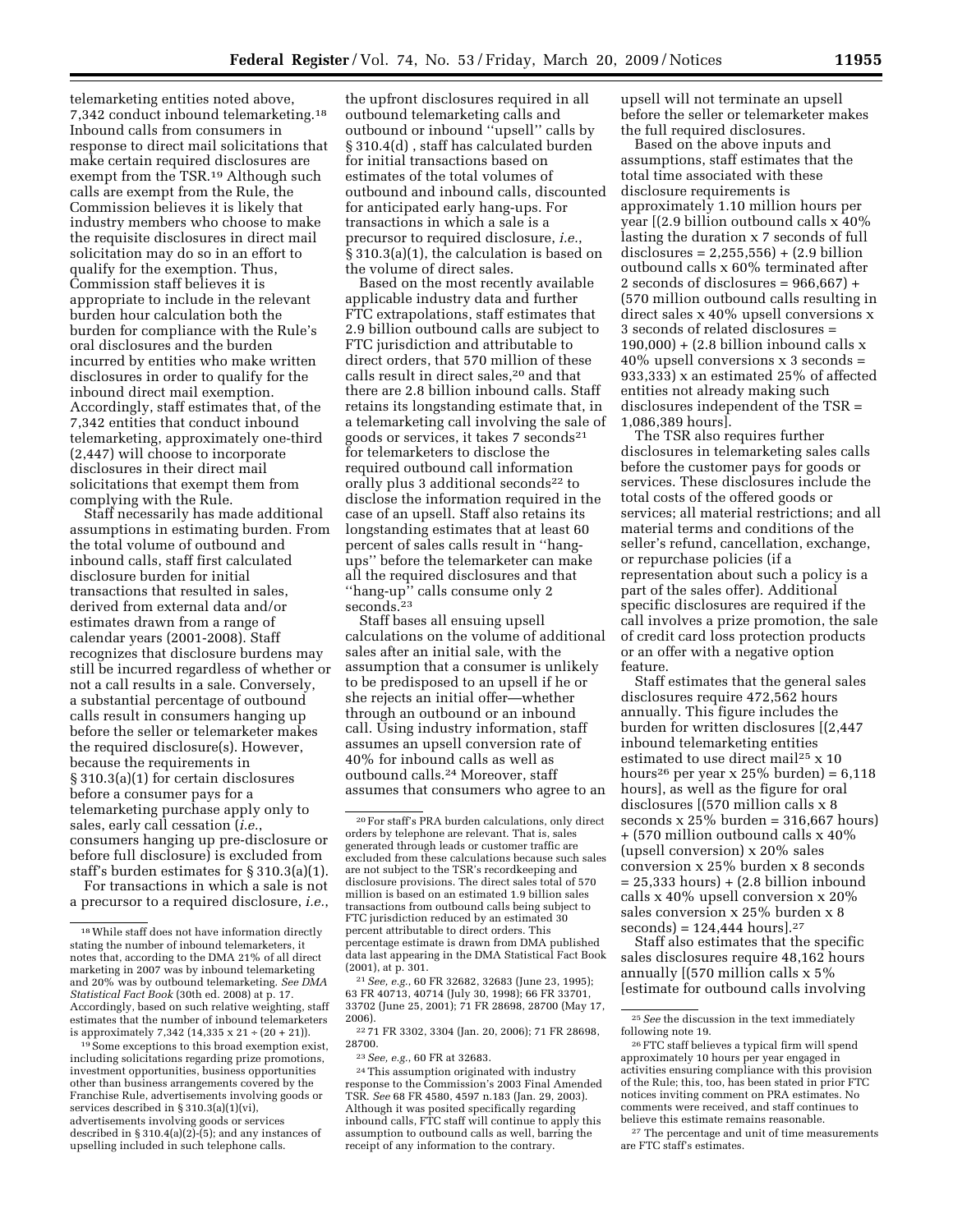prize promotions] x 3 seconds x 25%  $\text{burden} = 5,937 \text{ hours} + (570 \text{ million})$ calls x .1% [estimate for outbound calls involving credit card loss protection  $("CCLP")$ ] x 4 seconds x  $25\%$  burden = 158 hours) + (570 million calls  $x$  40% upsell conversions x 20% sales conversions x .1% [estimate for outbound calls involving CCLP upsells]  $x 4$  seconds  $x 25\%$  burden = 13 hours) + (2.8 billion inbound calls x 40% upsell conversion x 20% sales conversion x .1% [estimate for inbound calls involving CCLP] x 4 seconds x  $25\%$  burden =  $62$  hours) +  $(570$  million calls x 10% [estimate for outbound calls involving negative options] x 4 seconds x 25% burden = 15,833 hours) + (570 outbound million calls x 40% upsell conversion x 20% sales conversions x 10% [estimate for outbound calls involving negative option upsells] x 4 seconds x  $25\%$  burden =  $1,267$  hours) + (2.8 billion inbound calls x 40% upsell conversions x 20% sales conversions x 10% [estimate for inbound calls involving negative option upsells] x 4 seconds  $x 25\%$  burden) = 6,222 hours + (2.8 billion inbound calls x .3% [estimate for inbound calls involving business opportunities]  $x$  8 seconds = 18,667 hours).28

The total annual burden for all of the sales disclosures is 520,724 hours (472,562 general + 48,162 specific sales disclosures) or, by rough approximation (allowing that some entities conducting inbound telemarketing will be exempt from oral disclosure if making certain written disclosures), 36 hours annually per firm (520,724 hours ÷ 14,335).

Finally, any entity that accesses the Registry, regardless whether it is paying for access, must submit minimal identifying information to the operator of the Registry. This basic information includes the name, address, and telephone number of the entity; a contact person for the organization; and information about the manner of payment. The entity also must submit a list of the area codes for which it requests information and certify that it is accessing the Registry solely to comply with the provisions of the TSR. If the entity is accessing the Registry on behalf of other seller or telemarketer clients, it has to submit basic identifying information about those clients, a list of the area codes for which it requests information on their behalf, and a

certification that the clients are accessing the Registry solely to comply with the TSR.

As it has since the Commission's initial proposal to implement user fees under the TSR, FTC staff estimates that affected entities will require no more than two minutes for each entity to submit this basic information, and anticipates that each entity will have to submit the information annually.<sup>29</sup> Based on the number of entities accessing the Registry that are subject to the TSR, this requirement will result in 479 burden hours (14,355 entities x 2 minutes per entity). In addition, FTC staff continues to estimate that up to one-half of those entities may need, during the course of their annual period, to submit their basic identifying information more than once in order to obtain additional area codes of data. Thus, this would result in an additional 240 burden hours. Accordingly, accessing the Registry will impose a total burden of approximately 719 hours per year.

Cumulative of the above components, disclosure burden for the live telemarketing call provisions of the TSR is 1,621,443 hours (1,100,000 + 472,562  $+48,162 + 719$ ).

B. Prerecorded Call Amendment

Staff estimates that the 2,810 sellers<sup>30</sup> will require, on average, 4 hours each-11,240 hours—to implement the incremental disclosure requirements mandated by the 2008 TSR amendments. Those amendments require the following tasks: (1) one-time creation, recording, and implementation of a brief telephone script requesting a consumer's agreement via a telephone keypad response; $31$  (2) one-time

30*See* note 18, *supra*. As noted above, only sellers, not telemarketers, will have compliance obligations attributable to the 2008 TSR amendments.

 $^{\rm 31}$  During the initial three months of overall PRA clearance sought that will overlap with the remaining phase-in period (May 31 - August 31, 2009) before the written agreement requirement takes effect, the Commission will permit sellers to use prerecorded message calls made to existing customers to secure their agreements to receive prerecorded calls by pressing a key on their telephone keypad. Once a script is written and recorded, it can be used in all calls made by or on behalf of the seller to obtain the required agreements. Sellers will be able to include the request for the agreement in their regular prerecorded calls, thus making the time necessary to request the required agreements, and the cost of

modification of or newly created electronic forms to obtain agreements to receive prerecorded calls for use in emails to consumers or on a website<sup>32</sup> (3) one-time revision of any existing paper forms (*e.g.*, credit card or loyalty club forms, or printed consumer contracts) to include a request for the consumer's agreement to receive prerecorded calls;33 and (4) related legal consultation, if needed, regarding compliance.

The required opt-out disclosure for all prerecorded calls mandated by the 2008 amendments would not require any greater time increment, and arguably less, than the pre-existing FCC disclosure provision.<sup>34</sup> In any event, because the ''opt-out'' disclosure applies only to prerecorded calls, which are fully automated, no additional manpower hours would be expended in its electronic delivery.

**Estimated Annual Labor Cost: \$22,014,913 Estimated Annual Non-Labor Cost: \$5,837,195** 

## *Recordkeeping Labor and Non-Labor Costs:*

A. Live Telemarketing Call Provisions of the TSR

1. Labor Costs

Assuming a cumulative burden of 7,500 hours/year to set up compliant recordkeeping systems for new telemarketing entities (75 new entrants/ year x 100 hours each), and applying to that a skilled labor rate of \$25/hour,35 labor costs would approximate \$187,500 yearly for all new telemarketing entities. As indicated above, staff estimates that existing telemarketing entities require 14,335 hours, cumulatively, to maintain compliance with the TSR's recordkeeping provisions. Applying a

34The FCC has required a similar disclosure for all prerecorded calls to consumers since 1993. 47 CFR 64.1200(b)(2) (requiring disclosure of a telephone number ''[d]uring or after the message'' that consumers who receive a prerecorded message call can use to assert a company-specific do-not-call request).

<sup>35</sup>This rounded figure is derived from the mean hourly earnings shown for computer support specialists found in the National Compensation Survey: Occupational Earnings in the United States 2007, U.S. Department of Labor released August 2008, Bulletin 2704, Table 3 (''Full-time civilian workers,'' mean and median hourly wages). *See http://www.bls.gov/ncs/ncswage2007.htm*.

<sup>28</sup>The estimate for § 310.3(a)(1) disclosures in outbound calls involving business opportunities is subsumed in the overall figure for outbound telemarketing call disclosures in the prior paragraph, and the estimate for outbound business opportunity call upsells is subsumed in the figures in this paragraph for outbound calls involving CCLP upsells.

<sup>29</sup>*See* 67 FR 37366 (May 29, 2002). The two minute estimate likely is conservative. The OMB regulation defining ''information'' under the PRA generally excludes disclosures that require persons to provide facts necessary simply to identify themselves, *e.g.*, the respondent, the respondent's address, and a description of the information the respondent seeks in detail sufficient to facilitate the request. *See* 5 CFR 1320.3(h)(1).

doing so, *de minimis* during the year-long phasein that will partly overlap with the final year of the current PRA clearance.

<sup>&</sup>lt;sup>32</sup>This figure includes both the minimal time required to create the electronic form and the time to encode it in HTML for the seller's website.

<sup>33</sup>The Commission has provided suggested language for this purpose that should minimize the time required to modify any paper disclosures. 73 FR at 51181.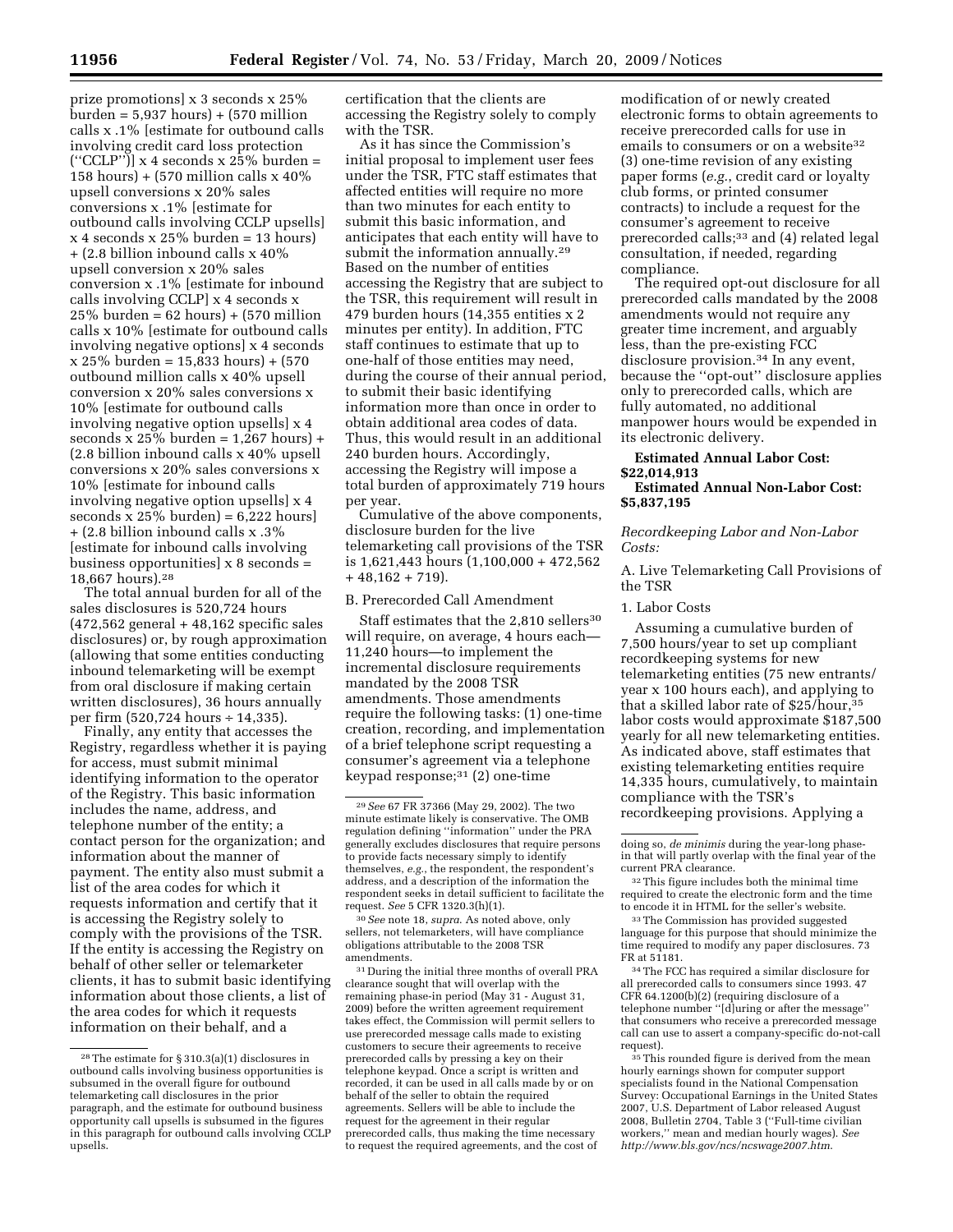clerical wage rate of \$14/hour, recordkeeping maintenance for existing telemarketing entities would amount to an annual cost of approximately \$200,690.

Thus, estimated labor cost for recordkeeping associated with the TSR for both new and existing entities, including the prerecorded call amendment, is \$388,190.

### 2. Non-Labor Costs

Staff believes that the capital and start-up costs associated with the TSR's information collection requirements are *de minimis*. The Rule's recordkeeping requirements mandate that companies maintain records, but not in any particular form. While those requirements necessitate that affected entities have a means of storage, industry members should have that already regardless of the Rule. Even if an entity finds it necessary to purchase a storage device, the cost is likely to be minimal, especially when annualized over the item's useful life. The Rule's disclosure requirements require no capital expenditures.

Affected entities need some storage media such as file folders, computer diskettes, or paper in order to comply with the Rule's recordkeeping requirements. Although staff believes that most affected entities would maintain the required records in the ordinary course of business, staff estimates that the approximately 14,335 telemarketers subject to the Rule spend an annual amount of \$50 each on office supplies as a result of the Rule's recordkeeping requirements, for a total recordkeeping cost burden of \$716,750.

#### B. Prerecorded Call Amendment

## 1. Labor Costs

As noted above, staff estimates that 2,810 existing sellers that make use of prerecorded calls will require 937 hours, cumulatively, on an annualized basis projected over the anticipated future term of PRA clearance, to comply with the amendment's recordkeeping requirements. Staff assumes that the aforementioned tasks will be performed by managerial and/or professional technical personnel, at an hourly rate of \$42.36 Accordingly, incremental labor

cost on an annualized basis would total \$39,354.

### 2. Non-Labor Costs

Other than the initial recordkeeping costs, the amendment's written agreement requirement will impose *de minimis* costs, as discussed above. The one possible exception that might arise involves credit card or loyalty program agreements that retailers revise to request agreements from consumers to receive prerecorded calls. Retailers might have to replace any existing supplies of such agreements. Staff believes, however, that the one-year phase-in of the written agreement requirement will allow retailers to exhaust existing supplies of any such preprinted forms, so that no material additional cost would be incurred to print revised forms.

## *Disclosure Burden Labor & Non-labor Costs*

A. Live Telemarketing Call Provisions of the TSR

## 1. Labor Costs

The estimated annual labor cost for disclosures for all telemarketing entities is \$21,078,759. This total is the product of applying an assumed hourly wage rate of \$1337 to the earlier stated estimate of 1,621,443 hours pertaining to general and specific disclosures in initial calls, upsells, and supplying basic identifying information to the Registry operator.

## 2. Non-Labor Costs

Oral disclosure estimates, discussed above, and totaling 1,621,443 hours, applied to a retained estimated commercial calling rate of 6 cents per minute (\$3.60 per hour), amounts to \$5,837,195 in phone-related costs.38

Staff believes that the estimated 2,447 inbound telemarketing entities choosing to comply with the Rule through written disclosures incur no additional capital or operating expenses as a result of the Rule's requirements because they are likely to provide written information to prospective customers in the ordinary course of business. Adding the required disclosures to that written information

likely requires no supplemental nonlabor expenditures.

#### B. Prerecorded call amendment

#### 1. Labor Costs

Staff estimates that approximately 75% of the disclosure-related tasks previously noted would be performed by managerial and/or professional technical personnel, again, at an hourly rate of \$42, with 25% allocable to legal staff, at an hourly rate of \$55.39

Thus, of the 11,240 total estimated disclosure burden hours, 8,430 hours would be attributable to managerial and/or professional technical personnel, with the remaining 2,810 hours attributable to legal staff. This yields \$354,060 and \$154,550, respectively, in labor costs—in total, \$508,610.

### 2. Non-Labor Costs

Other than the initial recordkeeping costs, the amendment's written agreement requirement will impose *de minimis* costs, as discussed above. The one possible exception that might arise involves credit card or loyalty program agreements that retailers revise to request agreements from consumers to receive prerecorded calls. Retailers might have to replace any existing supplies of such agreements. Staff believes, however, that the one-year phase-in of the written agreement requirement will allow retailers to exhaust existing supplies of any such preprinted forms, so that no material additional cost would be incurred to print revised forms.

Similarly, staff has no reason to believe that the amendment's requirement of an automated interactive opt-out mechanism will impose other than *de minimis* costs, for the reasons discussed above. The industry comments on the amendment uniformly support the view that automated interactive keypress technologies are now affordable, cost-effective, and widely available.40 Moreover, most, if not all of the industry telemarketers who commented, including many small business telemarketers, said they are currently using interactive keypress mechanisms. Thus, it does not appear that this requirement will impose any

<sup>36</sup>This hourly wage is based on (*http:// www.bls.gov/ncs/ncswage2007.htm*) (National Compensation Survey: Occupational Earnings in the United States 2007, U.S. Department of Labor released August 2008, Bulletin 2704, Table 3 (''Fulltime civilian workers,'' mean and median hourly wages), and reflects a blending of mean hourly earnings for various managerial subcategories (operations, advertising, marketing, sales) and computer systems analysts.

 $^{\rm 37}$  This rounded figure is derived from the mean hourly earnings shown for telemarketers found in the National Compensation Survey: Occupational Earnings in the United States 2007, U.S. Department of Labor released August 2008, Bulletin 2704, Table 3 (''Full-time civilian workers,'' mean and median hourly wages). *See* (*http://www.bls.gov/ ncs/ncswage2007.htm*).

<sup>38</sup>Staff believes that remaining non-labor costs would largely be incurred by affected entities, regardless, in the ordinary course of business and/ or marginally be above such costs.

<sup>39</sup>This rounded figure is derived from the mean hourly earnings shown for lawyers found in the National Compensation Survey: Occupational Earnings in the United States 2007, U.S. Department of Labor released August 2008, Bulletin 2704, Table 3 (''Full-time civilian workers,'' mean and median hourly wages). *See* (*http://www.bls.gov/ ncs/ncswage2007.htm*).

<sup>40</sup>*See, e.g.*, Comment by IAC/InterActiveCorp & HSN LLC (December 18,2006), at 3, *available at*  (*http://www.ftc.gov/os/comments/tsrrevisedcal labandon/525547-00600.pdf.*)